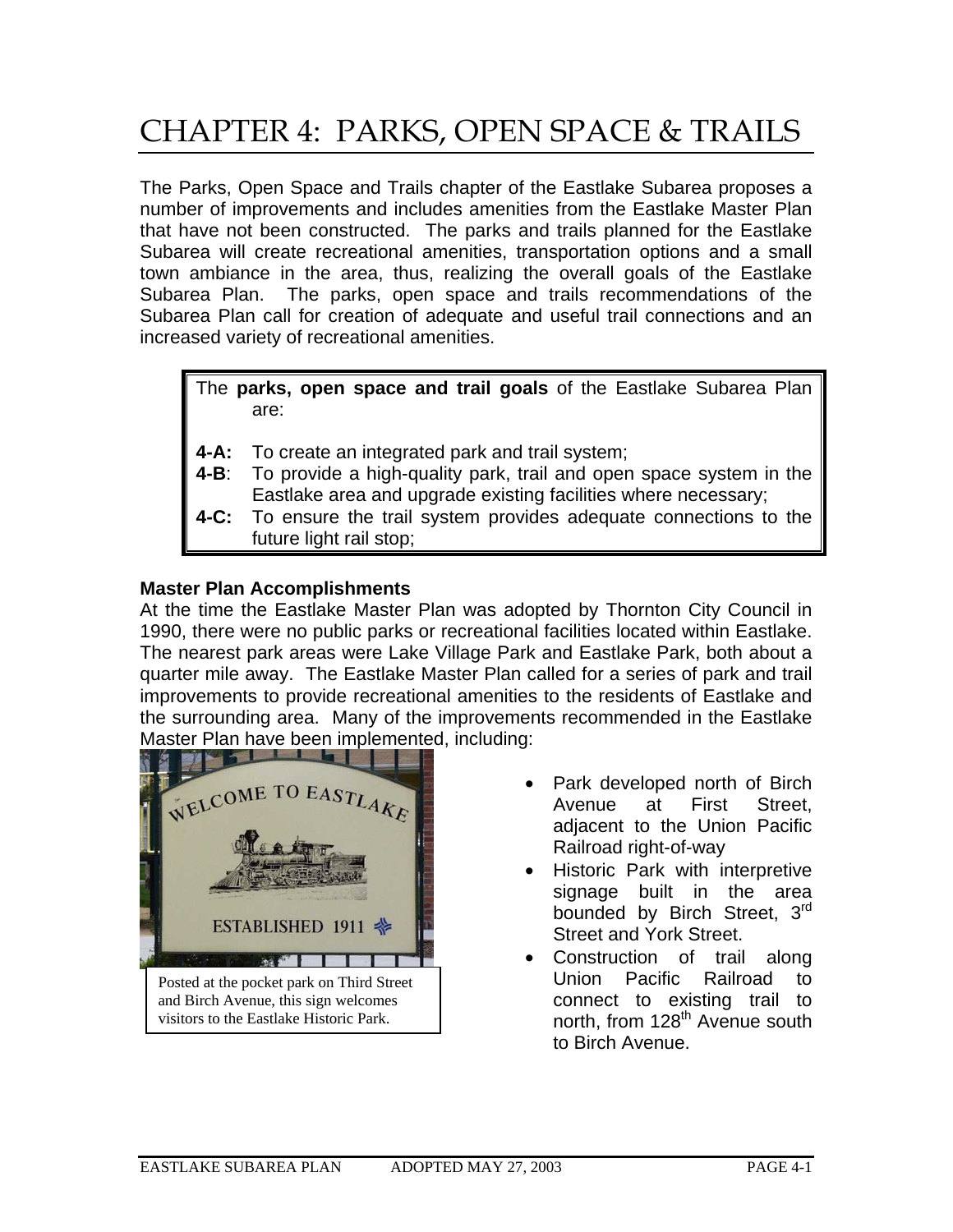These parks and trail improvements have provided limited recreational opportunities to the residents and visitors of the Eastlake Subarea. However, additional improvements are warranted to meet existing and increased demand for recreational amenities in the area.

## **Existing Conditions**

In the early days of Eastlake, many families took advantage of the nearby Eastlake Reservoirs for recreation. The Eastlake Reservoirs continue to provide passive recreational opportunities to residents of the Eastlake Subarea, and recent trail improvements allow pedestrian and bicycle access to the reservoirs from within the Subarea. Limited active recreational opportunities, such as the tot lot in the historic park on Third Street, currently exist within the Eastlake Subarea, which includes no playing fields. Some trails, such as those linking to the Eastlake Reservoirs, currently serve the Eastlake Subarea.

#### **Policies and Recommendations**

In order to offer an upgraded level of service to residents, employees and visitors to the Eastlake Subarea, additional parks, open space and trails improvements are needed. The proposed parks and trail improvements are intended to contribute to the vitality and community identity of the Eastlake Neighborhood. In addition, the recommendations for parks and



Proposed Eastlake Linear Park.

trails included in this chapter seek to support planned transit improvements in the area.

#### Parks and Open Space

The parks and open space recommendations of the Eastlake Subarea Plan are intended to upgrade the level of service available to those who live, work and play within the Subarea.

- The **recommendations for parks improvements** within the Eastlake Subarea are:
- **4-1:** Create an active park at the old shops site south of 124<sup>th</sup> Avenue, east of the railway line, with amenities such as a playground and play fields;
- **4-2:** Complete the passive open space and trail amenities at Eastlake Reservoir III;
- **4-3:** Construct a linear park along the Union Pacific Railroad;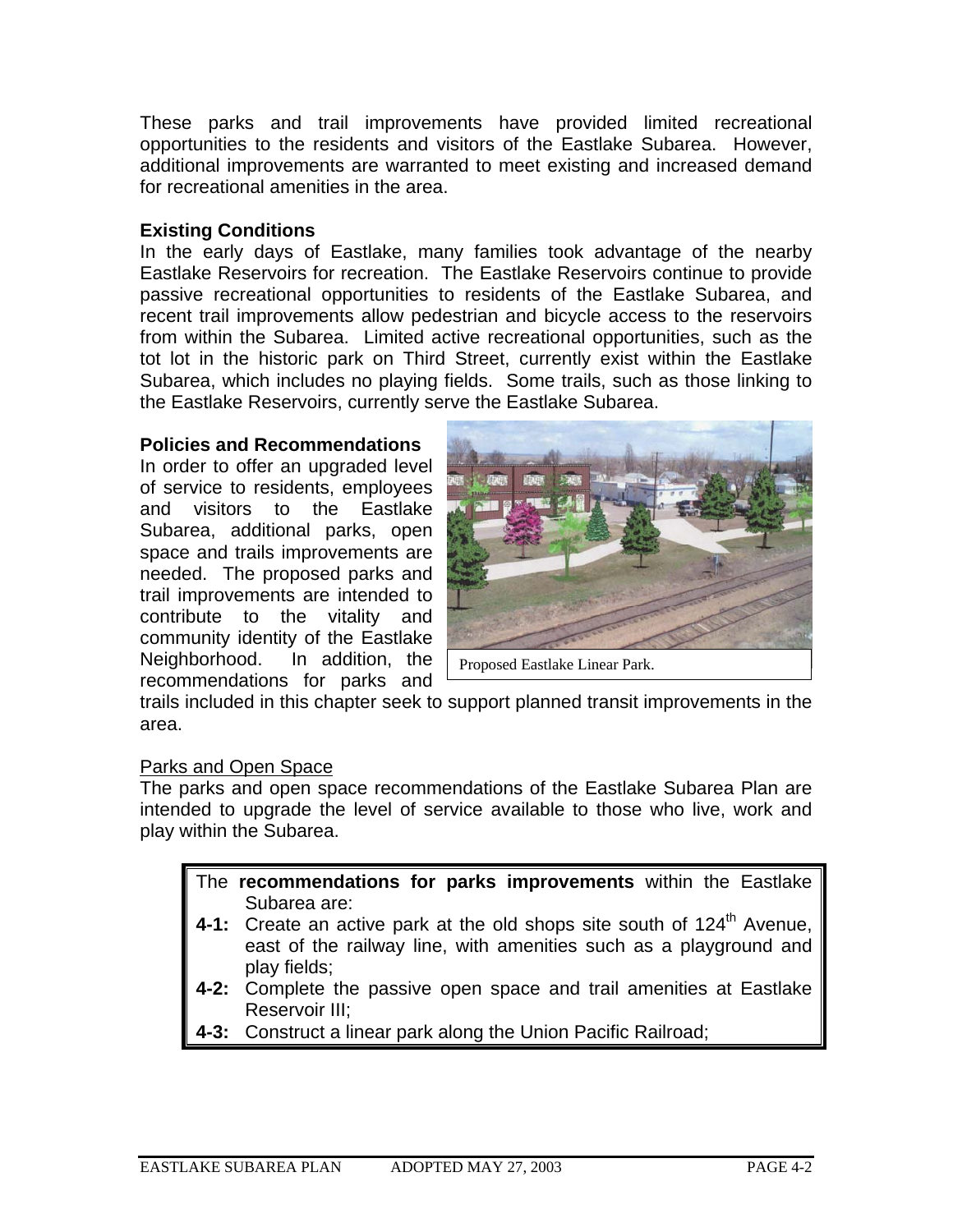The property upon which parks are proposed in the Eastlake Subarea is currently owned by the City. City ownership of the proposed park areas helps to remove one hurdle to implementing the parks recommendations of this plan. See *Exhibit 4.1: Existing and Proposed Parks, Open Space and Trails* for a visual depiction of proposed parks and open space improvements.)

Trails

A trail network is planned within the Eastlake Subarea to connect the Eastlake Neighborhood to retail, service and employment and to the proposed transit station. The planned trail network will serve as pedestrian and bike transportation corridor, encouraging integration among neighboring communities. The trail recommendations will allow the use of pedestrian and bicycle ways for recreation and for travel to work, shopping and home.

# The **trail linkages recommended** for the Eastlake Subarea are:

- **4-4:** Install a trail west of the Union Pacific Railroad, extending from  $128<sup>th</sup>$  Avenue south across  $124<sup>th</sup>$  Avenue to the Glen Eagle Apartments. This trail will be located on City-owned property in the railroad right-of-way and will link Eastlake to the Signal Ditch and Brantner Gulch Trails;
- **4-5:** Build a trail or sidewalk on the south side of the 126<sup>th</sup>/124<sup>th</sup> Avenue extension, linking Eastlake with the Signal Ditch and Farmers Highline Canal Trails;
- 4-7: Construct a trail from York Street and 124<sup>th</sup> Avenue extending south to Eastlake Reservoir II;
- **4-8:** Establish an at-grade or grade-separated crossing of the Union Pacific Railway line at the proposed Eastlake Transit Station. The construction of this improvement is expected to be built as part of the proposed rail-based transit project;

(For a graphic depiction of proposed trail improvements in the Eastlake Subarea Plan, see *Exhibit 4.1: Existing and Proposed Parks, Open Space and Trails.)* Through the trail improvements proposed above, many connections will be created between existing recreational areas, trails and business areas. Linkages will be created and maintained between the Eastlake Neighborhood and the three Eastlake Reservoirs, the proposed Brantner Gulch/Eastlake Reservoir II trail (1/4 mile to the south), the existing Signal Creek trail (1/4 mile to the north), the Lee Lateral Trail located north of 128<sup>th</sup> Avenue, proposed trails in Northglenn, the Thorncreek Crossing Shopping Center and other business and commercial uses in the Subarea. Along with serving recreational needs, the proposed trail improvements will contribute to quality of life for Eastlake residents, will help to serve the planned transit stop and will attract additional business interest to Eastlake.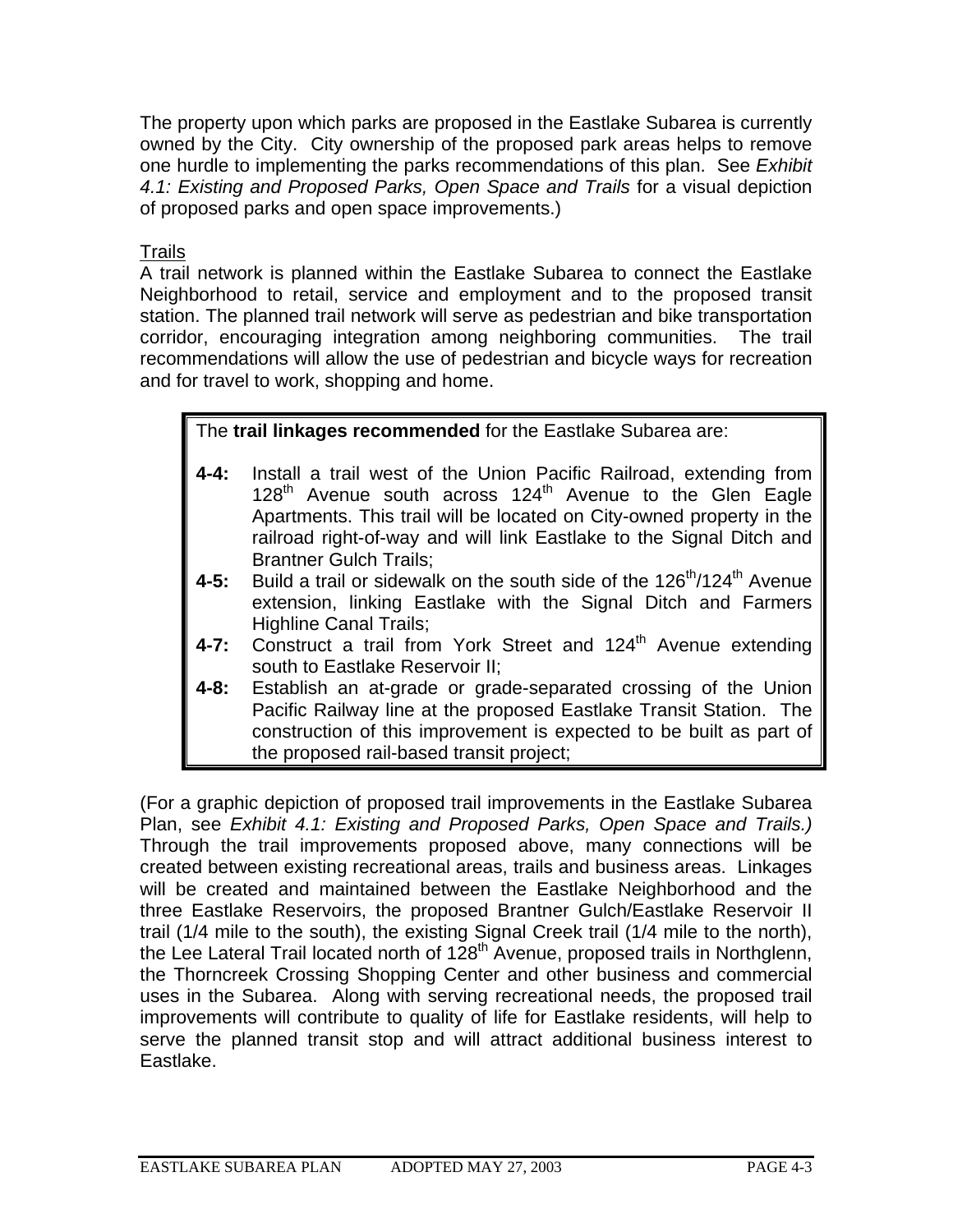Potential Amendments

The City of Thornton is the process of updating the Thornton Parks and Open Space Master Plan. The Master Plan may change parks, open space and trails plans in the Eastlake Subarea. When the updated Parks and Open Space Master Plan is adopted by the Thornton City Council, it will replace and supercede plans of the Eastlake Subarea Plan.